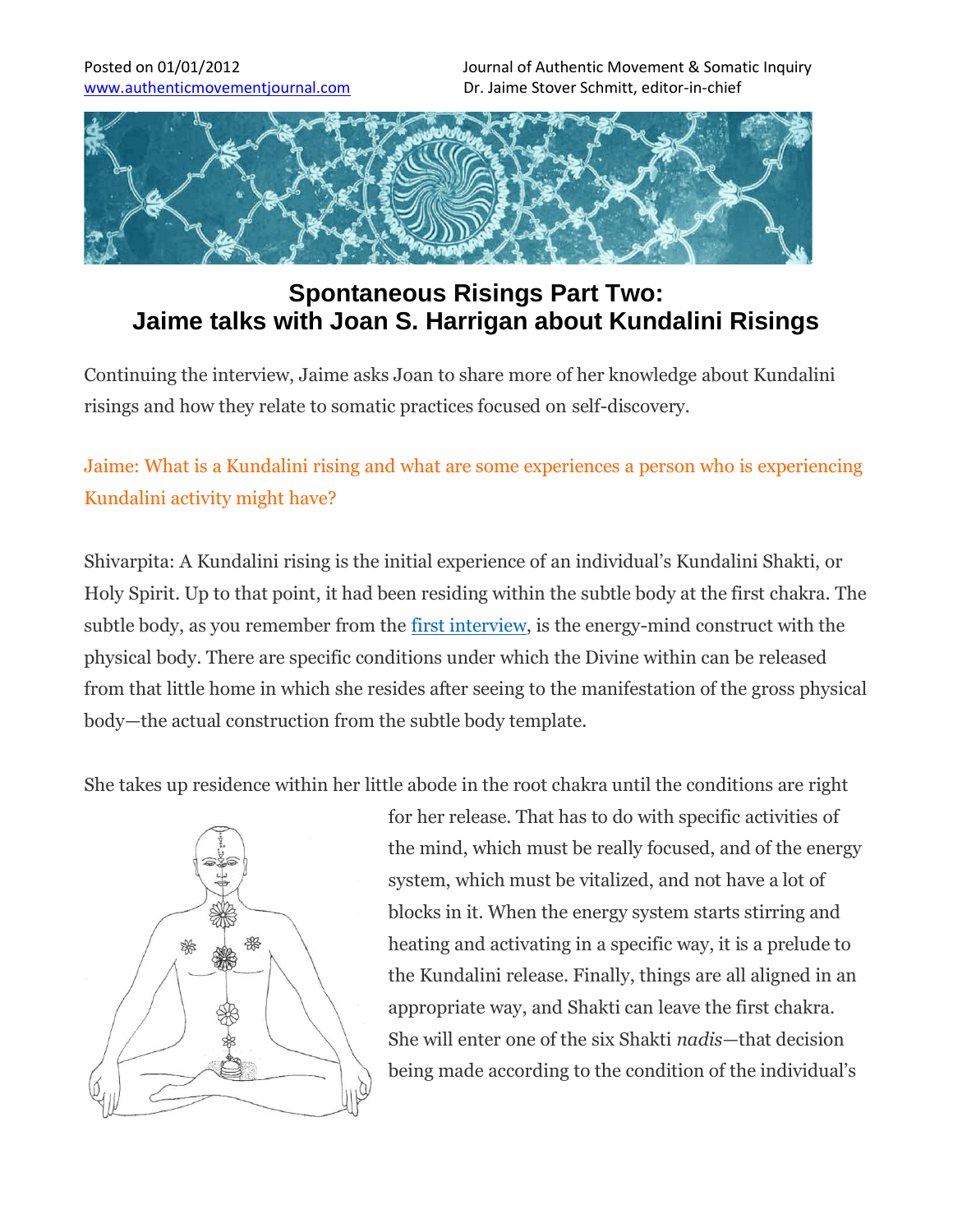subtle body at the time of release—and go into that *nadi* as far as she is able to do. In some *nadis*, she will come back down and reside again at the root chakra. But once released, She's not confined there. She can take excursions up at any time after that. Or, if She enters the particular *nadi* I mentioned, called Sushumna, the central channel, and gets as high as the throat chakra, She takes up residence there at the throat chakra, or at the lower brow chakra. These are stable risings. Most of the stories we hear in the readily available literature about Kundalini are rather dramatic. They tend to describe extreme cases of unstable risings in two *nadis* other than Sushumna.

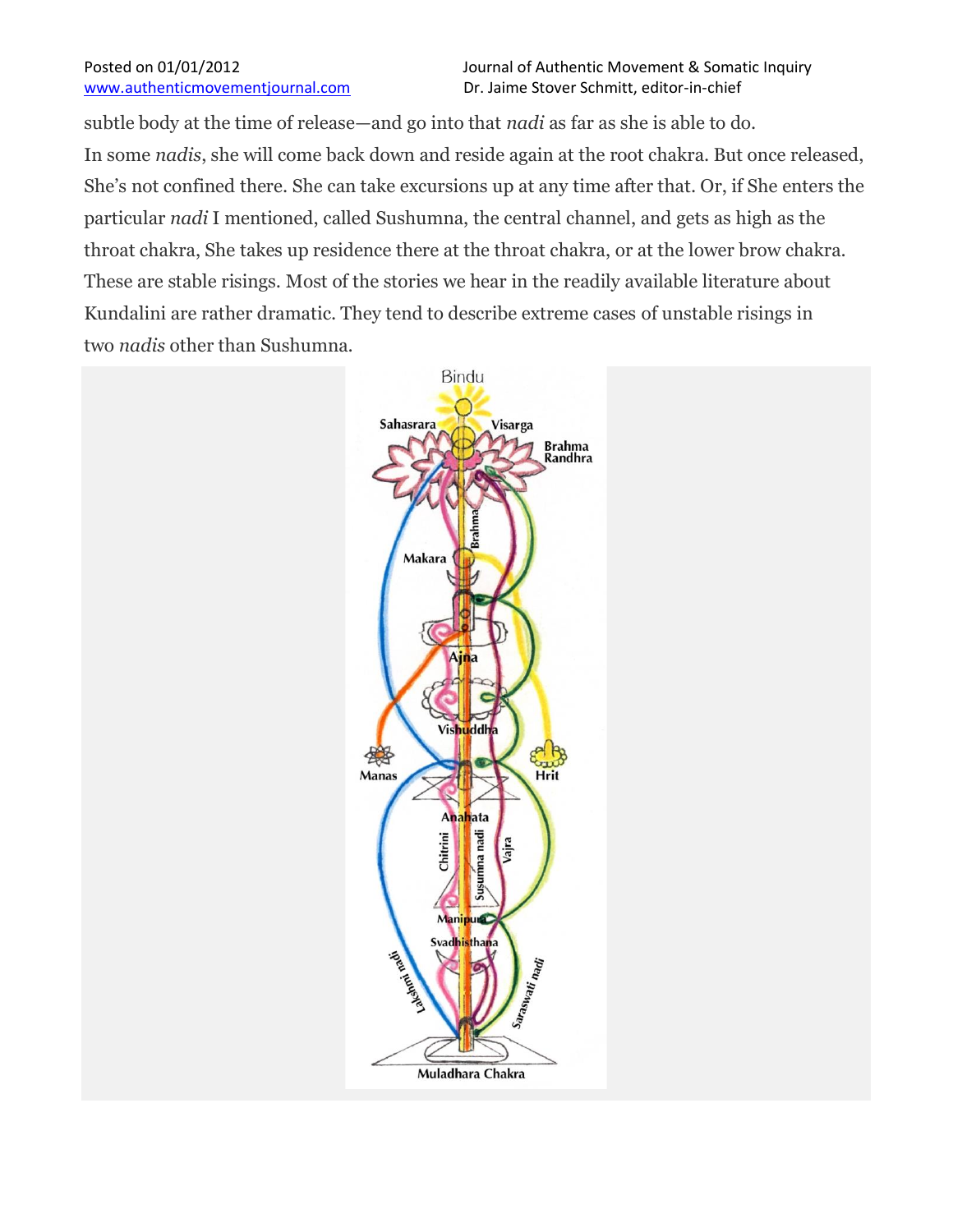## *Routes for Kundalini risings*

These three *nadis* are usually the routes Kundalini Shakti takes upon release. There are various experiences a person with an arisen Kundalini may have. You'll note I use the term, "arisen" rather than "awakened" because even when Kundalini Shakti is contained in Her home in the root chakra, She is awake and very busily seeing to the well being of the individual, and to the functioning of the gross physical body, the energy system, and the mind. So She's not napping. She is busy keeping things going for ordinary life in the waking state. And She does Her own work in the dreaming state (not in the Archetypal Jungian sense of the all-pervading "dreamtime") while the person is sleeping and dreaming.

Some experiences a person with a Kundalini rising might have are a sense of, "I don't fit in. I'm different. This isn't enough. I'm dissatisfied, or a deep, deep yearning, usually for they're not sure what. It may specifically be for personal development and stability and awareness, or for spiritual advancement. They may have sensations of inner light, sound, currents, or heat, which may feel physical, but are not actually happening in the gross physical body. They're happening in the subtle body.

They may have heightened inner awareness, or heightened outer awareness. Their senses may function more acutely. They may have feelings of energy vibrating or flowing within. They might have some special abilities, or capacities, or talents. Sometimes people say, "but I'm not a good artist," or "I'm not brilliant." Yeah, but you're an organizational genius—that's a special ability.

Some people may experience non-ordinary phenomena, altered states, may be clairvoyant, have healing powers. They might have *kriyas*—spontaneous movements. Suddenly, psychological issues may come forward; they'll have an opening of the psyche that's very dramatic. They become aware of their unconscious all at once, and emotions may fluctuate accordingly. They may have atypical sensations. They may be acutely sensitive, so it may be difficult for them to get through the day comfortably as an ordinary person would. Everything has to be just so, because their senses experience things more sensitively.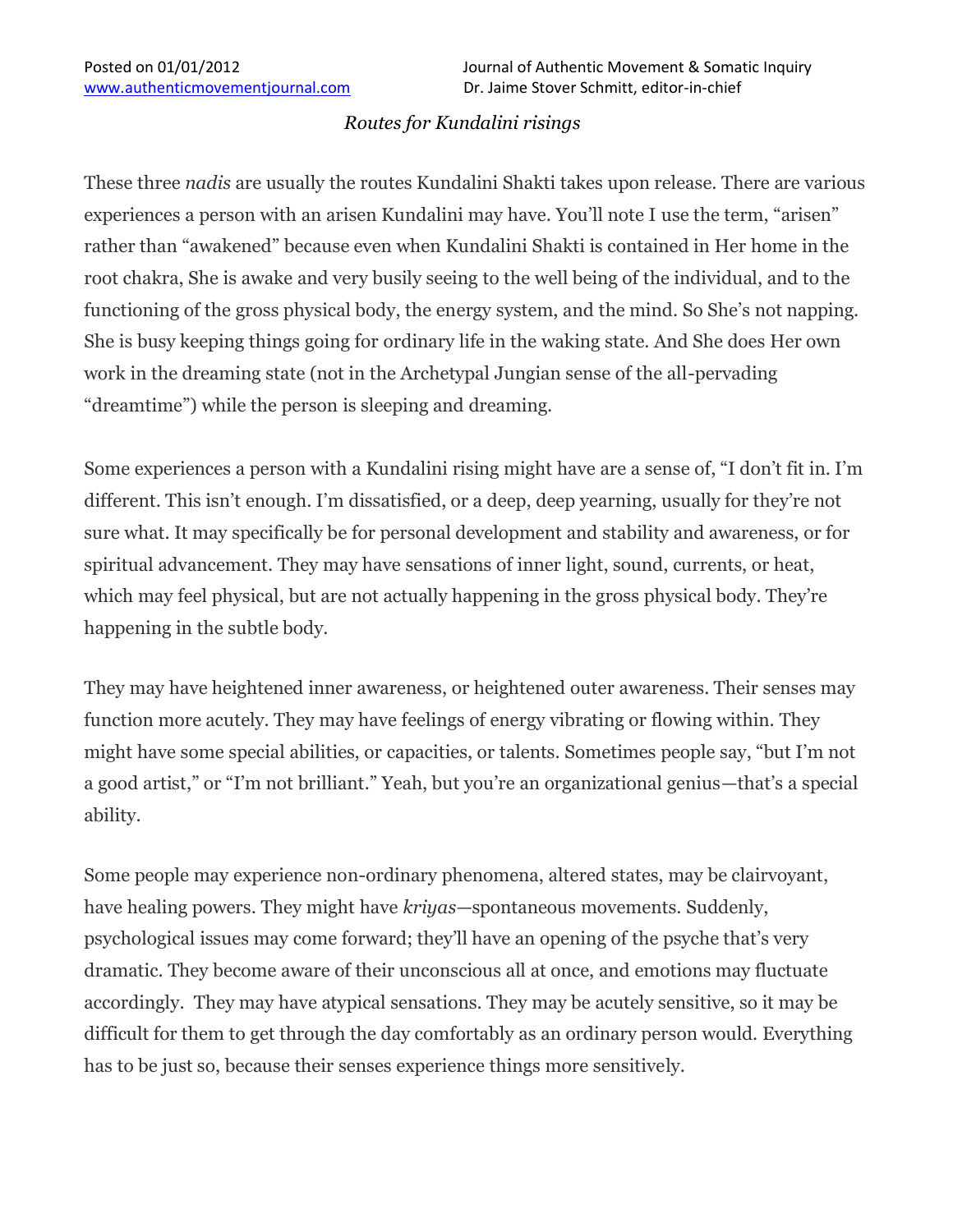They might have an interest in metaphysics, or esoteric things, or religious things, or in spiritual life. They might have an increase in their desire to help other people, to serve, or to be compassionate. They may be more empathic than others. They may have an actual awareness that something non-ordinary, transformative, or holy is happening within them. On the other hand, they may fear something strange and dangerous is happening inside. And they don't know what it is, and don't know what to do about it. So they get an overlay of fear and anxiety on top of their experience, because they don't know how to explain it, and they don't know how to help it improve and feel better.

## Jaime: Or know who to go to, to find out about it . . .

Shivarpita: Exactly. And they may feel themselves really developing personally, getting extra insights, and an awareness of some kind of inner guidance they begin to trust that says, "Try this out. Go there."

"Why should I go there?"

"Just go there and see what happens." They do. And synchronistically, there is some good thing there that gives them one more clue, or one more helpful method. They find one thing after another until their experience is significantly improved.

Jaime: Vedic and Tantric texts illustrate maps of psycho-spiritual vortices called *chakras*, and potentialities of energy conduction, called *nadis,* having locations associated with areas of the physical body. Is the process of enlightenment, human awakening, or whatever it might be called, an embodied one?

Shivarpita: Because the human being, as described in the *kosha* model of Vedanta (see Part One), exists on a continuum from subtle to gross levels, it is clear that the subtle system coexists with the physical. You cannot, through gross anatomy, find a chakra or a *nadi*. You will find a plexus and a nerve, but not a chakra and a *nadi*, because the chakra and the *nadi* are correlated, although not always specifically and directly, with the gross physical body. They're not in the physical body, they're in the subtle body. They're in "dreamtime". They are energetic, they are mental-emotional, and they affect the gross physical body. If you have third chakra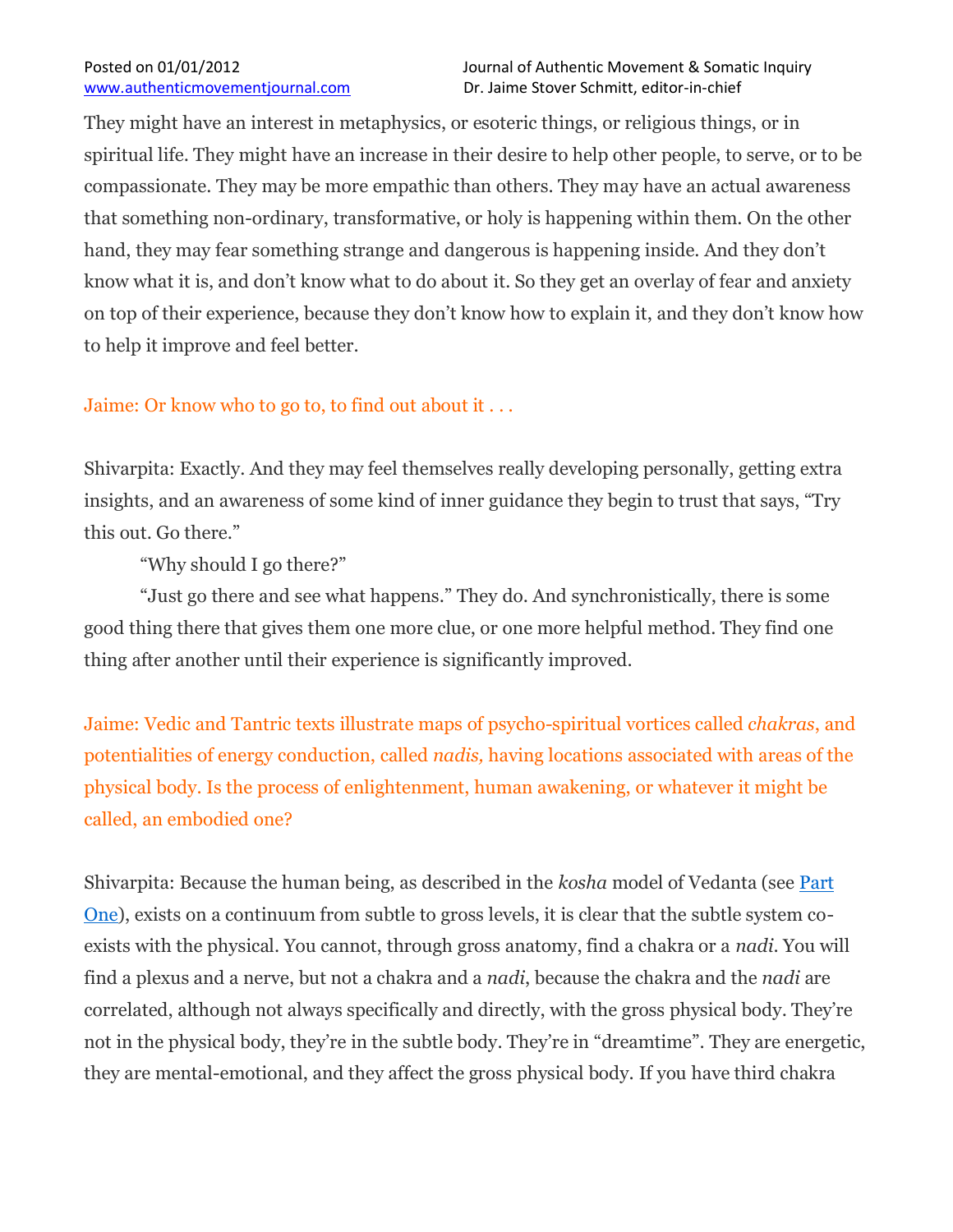issues—mentally, emotionally, energetically—and they go on and on, it is not unlikely to find that they manifest as a physical ailment in the digestive system, for example.



*Root chakra, not shown, is located behind ankles in this image*

The depiction of the chakras looks like a hierarchical, development system. A lot of modern books describe human development as going along these hierarchical developmental steps beginning with the root chakra, at the base of the spine, which is earth element. Then, the second chakra is at the level of the genitals and the bladder, which includes the kidneys, which is water element. Then up to the third chakra, at the solar plexus, which is fire element; it's the furnace. The fourth chakra at the level of the lungs is the nurturing system, and air element. Then, the fifth chakra is at the level of the throat, where swallowing and vocalizing happen, receptivity and creativity, and space element. Then finally, the sixth chakra, that's described in the yogic texts is at the brow, which is beyond the five elements. It is the seat of mind.

All this is sometimes presented as if you had to figure out all your first chakra, security issues before you could graduate onto your second chakra, dyadic relationship, reproductive, and sensual issues. Then you graduate onto your personal power issues, the top dog-underdog struggle, and "how do I behave in groups," issues. Then it's onto the heart level, where you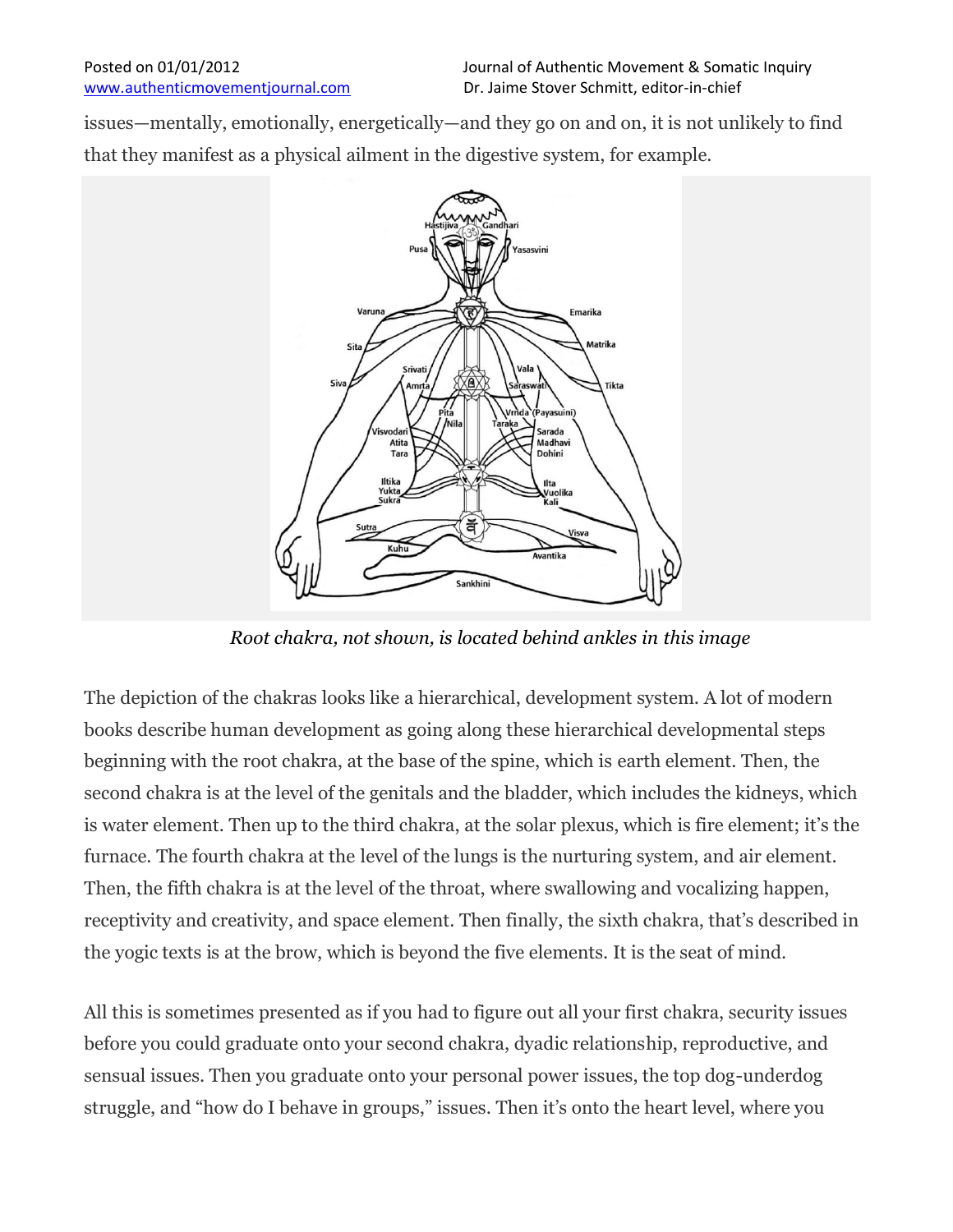figure out how to be a good parent, a good friend, a good citizen, act with ethics and empathy, and do your part for the betterment of humanity and yourself, without burning yourself out. Then you can graduate onto creativity and trust issues, and then on to discernment.

Having to progress only in this step-wise manner, to me, is very limiting. I have not seen it manifest in exactly that way. Life is a lot messier than that. Some people with really groovin' heart chakras, are really confused on the first and second chakra levels, and so on ...

But, as far as a psychological system for identifying issues, I find this western understanding of the chakra system convenient, because it's one more way of categorizing what's going on with a person, much like the Myers-Briggs Jungian types, the Enneagram fixations, voice dialogue of sub-personalities, and even Games People Play. There's lots of wonderful ways to understand the psyche, to know where our issues or blocks are, and where we need to focus our inner work. But as far as a system for how human beings develop, the process is not that tidy in my opinion. It doesn't seem to be the way it works spiritually, either.

I think the western misunderstanding of the chakra system, as being a strictly hierarchically developmental paradigm, is from a reading of the classic text, *Sat Chakra Nirupana*, the most available translation of which is called, *The Serpent Power*, by Sir John Woodroffe. In this text, the author, who was a Kundalini expert, describes chakra by chakra, all the possible experiences one might have from each chakra, one after the other. He does this as a literary convention for organizing material. My understanding is that the author did not mean to say that when a chakra opens, say the first chakra opens—that's the first step—then you have every experience of the first chakra; you know it all. Then you go on and do the same thing at the second chakra. That's not how it happens in real life.

Even the phrase "an open chakra" can be confusing philosophically. Does that mean there's a lot of energy flowing in that chakra? That's not always good news. Does it mean that the energy function is balanced in that chakra so the organism (which is made to function by cooperation of mind and body, vitalized by energy) can function as it should, so one maintains health? I think what modern chakra writers really mean when they say a chakra is open, tends to mean you have all these fabulous capacities that are described, including *siddhis,* or special powers.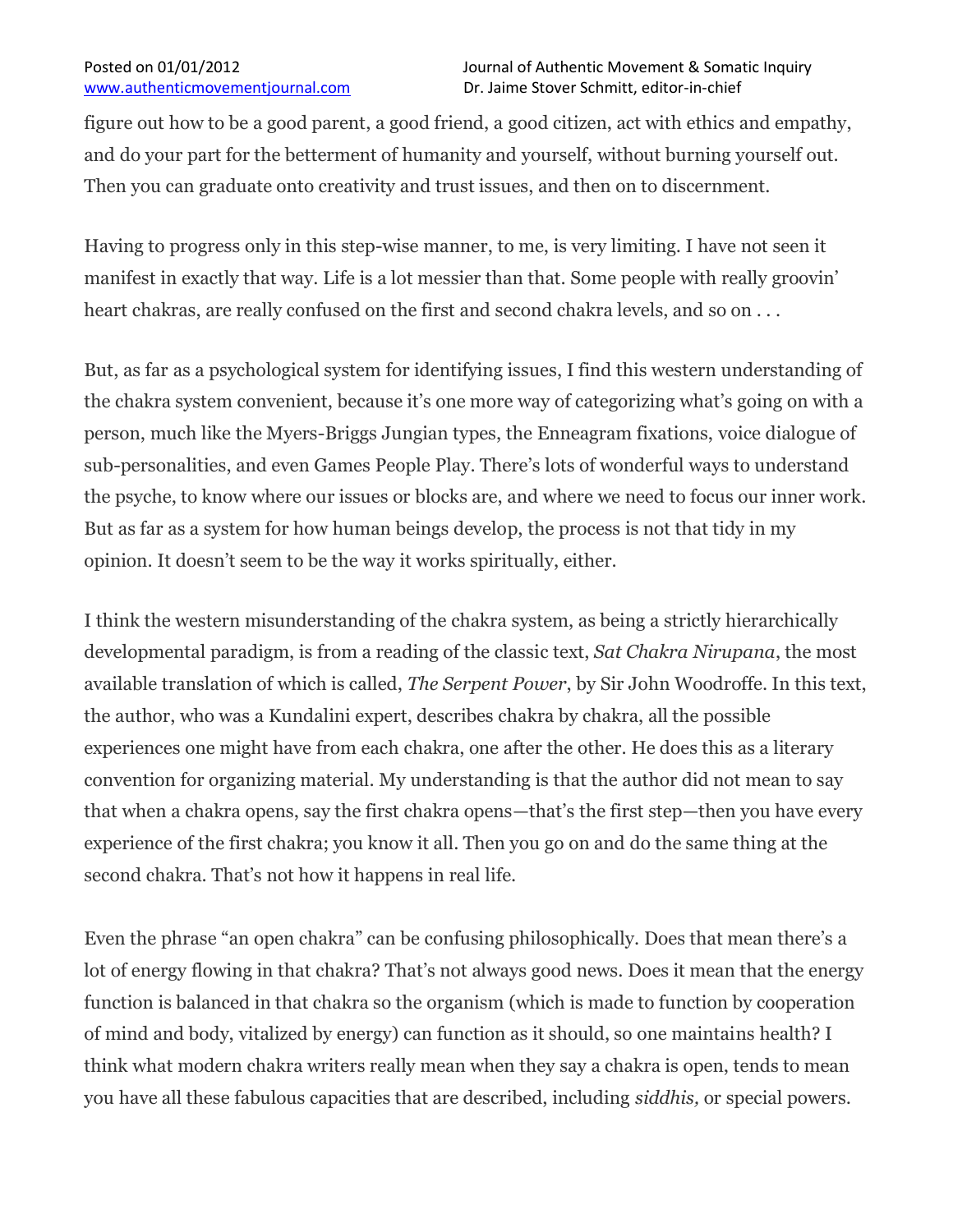It's a little complicated to describe in brief, but in the yogic, or eastern description of the six chakras, which is what *Sat Chakra Nirupana* means, there are various *nadis*, routes, channels, or subtle body tubes through which energy flows—that the Holy Spirit can enter. The ancient texts only describe six main chakras. When the Holy Spirit, i.e. Kundalini Shakti, enters one of these tubes, specific experiences, distinct to that particular *nadi*, can occur. In one of the *nadis*, called Sushumna, at the upper brow, is the experience called Makara, which is the experience of entering into a state beyond "dreamtime." Truly of the spiritual or celestial realm, the experience there is one beyond mind. It's very peaceful and quiet. It's not a hallelujah chorusfireworks experience; it is a transition into a profound peacefulness and objectivity.

From there, one of the ways the Divine within may progress is to clear out the thousand-petaled lotus, as our brain is called. In English, this would mean we improve how our brain functions. It's not called the seventh chakra in the classic texts, but is Sahasrara, the thousand-petaled lotus. It becomes the job of Kundalini Shakti—the Divine within, the Holy Spirit alive within us to use the energy system capacities to clear out the contents, the old, old stored impressions in the mind that block our growth and disturb us.



One of the ways this whole clearing process might work is that Shakti would choose to go in a chakra-by-chakra way. But that doesn't happen until Shakti is at the upper brow. That's an advanced, stable stage. It's a base camp from where She does the clearing work. So we're not talking to rank beginners when we say the human developmental process happens on a hierarchy from the first chakra up to the sixth chakra.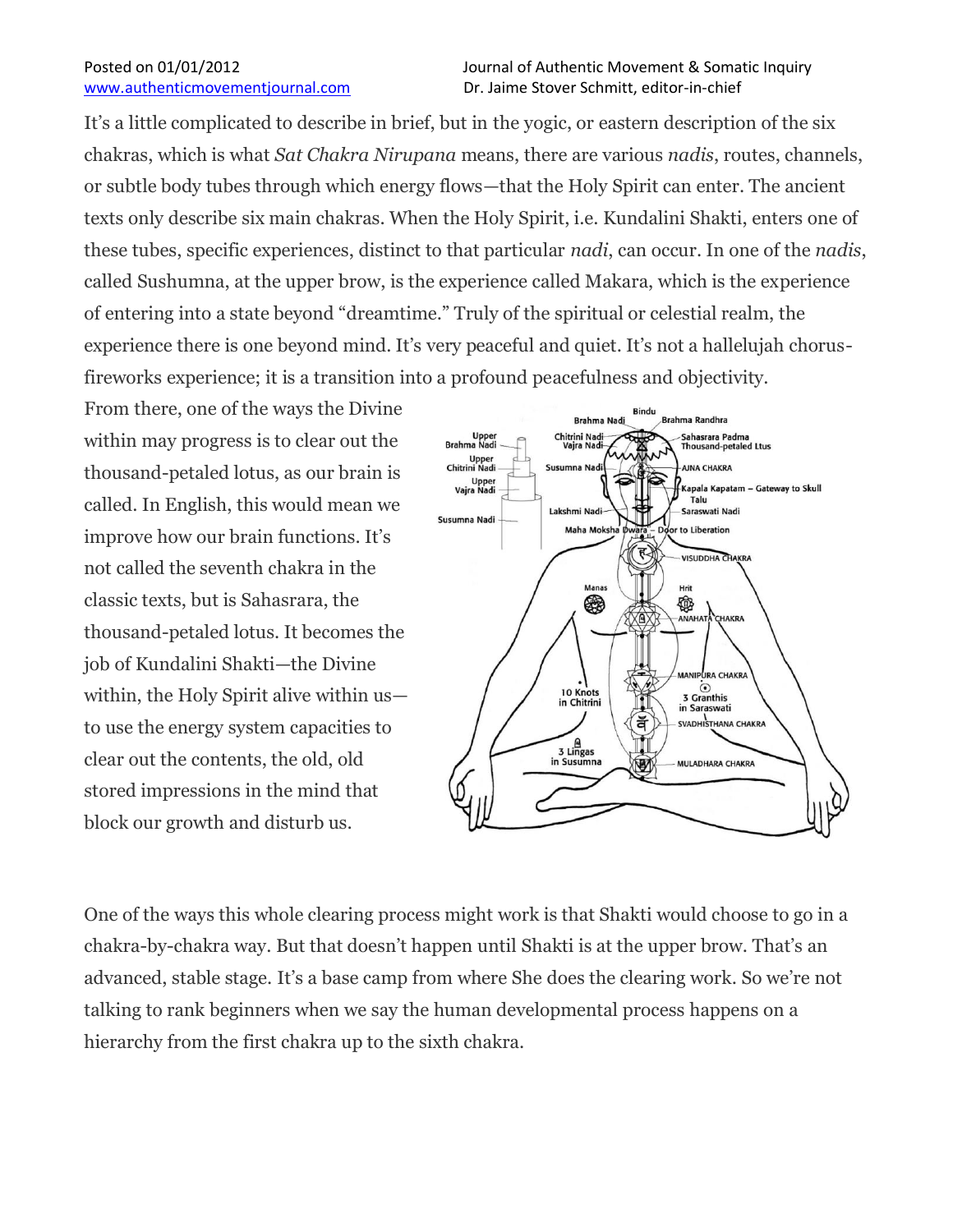Jaime: In the West, Kundalini experiences have been confused with mental illness, called dangerous, and deemed "spiritual emergencies". For most of my life my impression was that it was something to stay away from. How is what you offer different from the confusion proliferating in the west about the presence of Kundalini Shakti in one's life?



Shivarpita: This is an important point from my perspective, because to me, Kundalini Shakti is my Mother Divine. This is a profoundly sacred, loving and beloved presence within. It is the Holy Spirit, the indweller, the comforter, the wise council, the spiritual guide that knows us inside and out. I love this presence deeply. I hear people—and I understand why they do it, it's a misunderstanding—sometimes speak so badly about that awful Kundalini who they say, "attacked me suddenly one night, and now my life is ruined. I just want to get rid of it." This level of misunderstanding is rampant in the colloquial literature. It's a misinterpretation, or mistranslation, of the original sacred spiritual scriptures on the topic that were first translated, perhaps by secular academicians, or by Christian missionaries who perhaps wanted,

what they called Hinduism, to look ridiculous in order to get more converts.

I apologize for that, perhaps, bias. But I think in fact, it happened because of some Christian zealotry. And that's understandable also. When you feel like you've got the right, good thing, you want everyone to enjoy it. But with our limited awareness, we tend to distort other people's systems, and put forward ours in an all-to-often chauvinistic way, which is regrettable as far as inter-spiritual understanding of how the Divine transforms the human being—which is why we're here.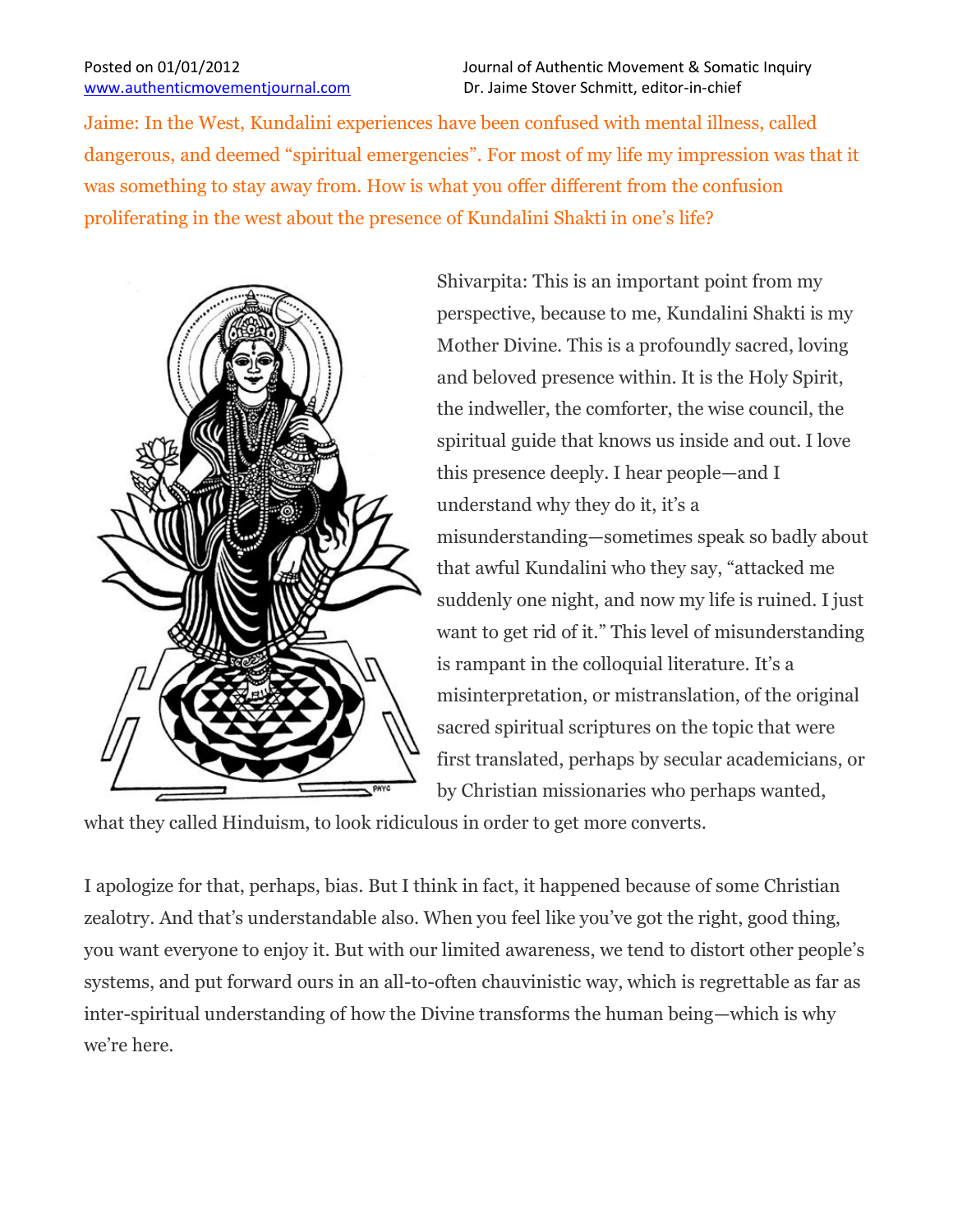We're here to be transformed. It's to be the best possible human being we can be, and that means we enter into the spiritual realm. It's not about what religion are you, or what belief system. Because no matter what spiritual frame you are inclined toward, or resonate with, or what spiritual, or religious tradition you love, or were brought up with, or practice, human beings become spiritual in somewhat predictable ways.

If you cross-compare the world's great spiritual traditions, there are gleaming similarities among them. There is a value system, an ethical code, an idea that certain things are virtuous and helpful while other things get in the way, distract, disturb, and are not helpful to spiritual life. There are lifestyle considerations. There are actual physical postures.



*Chapel of Grace, photo J.S.Schmitt*

When I was young, I was taught to kneel on the floor. Place palms together at the heart, bow the head, and repeat a short prayer over and over again, which makes breathing come into a regular rhythm. That's yoga. It was never called yoga when I was a child, and some people in the Christian church would object to having "kneel in prayer" called a yoga pose. But it is! All the great spiritual traditions have poses they like because of the effect these poses have on the subtle body system.

Jaime: When I first heard stories about Kundalini risings and how dangerous they were, I remember thinking, "there's something in this about the misogyny of our western culture." I thought this because Kundalini Shakti was depicted as a wild feminine force, the yin side gone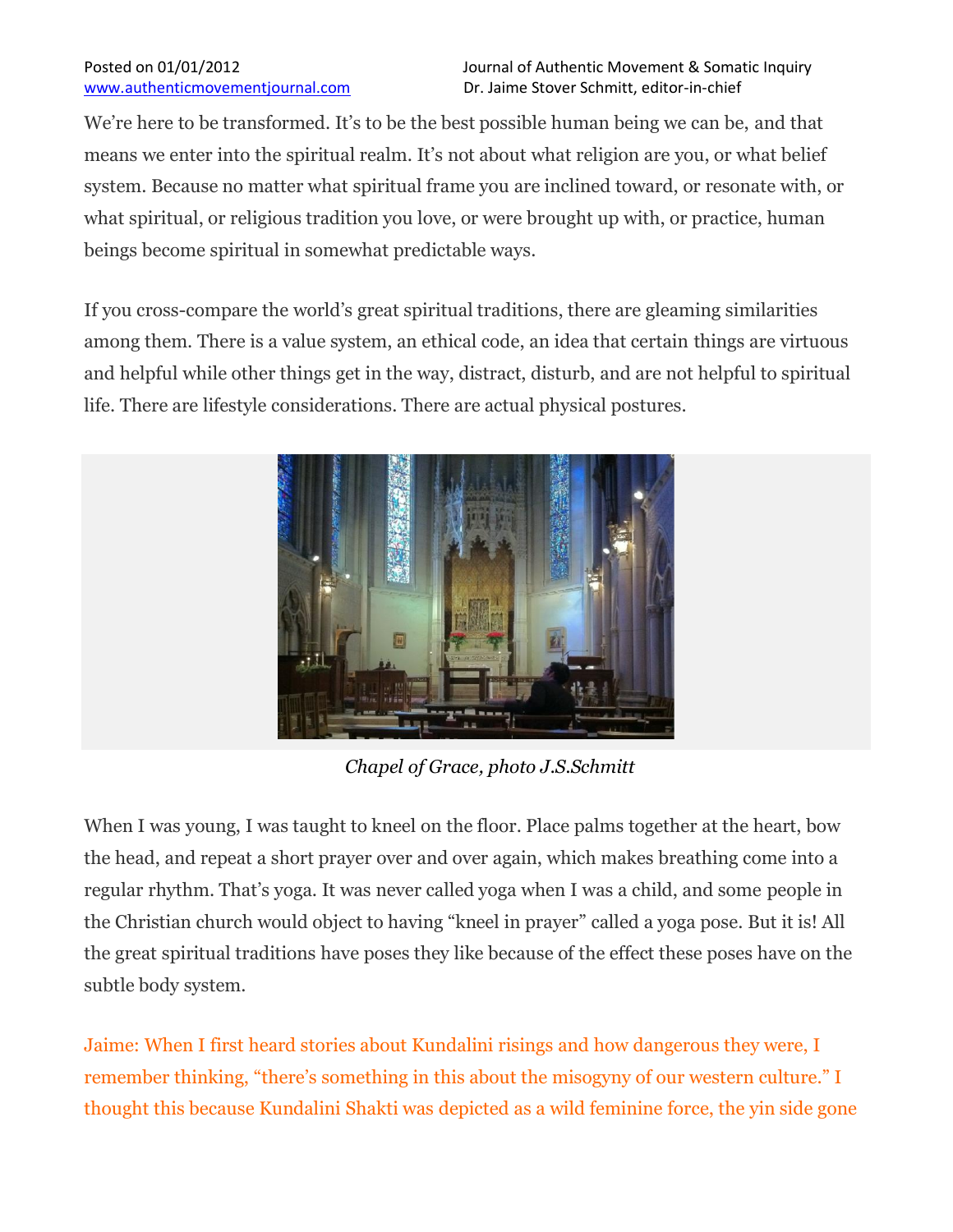wild, and this was called an "emergency", a "spiritual emergency." That something spiritual could be so profoundly physical seemed to cross western theology's lines of what is supposed, or allowed, to be "spiritual." Certainly not the body. It was like spirituality couldn't be embodied, and definitely not feminine, which has been called, by some religious, "the abomination."

Shivarpita: That's an excellent point, and I'm afraid, filled with the truth. The feminine principle represents the mysterious, the unknown, the unconscious, the uncontrollable. You can't make it behave in a structured, rational, linear, overt way. She is, "She who must be obeyed." Shakti *is* the Great Feminine. Kundalini Shakti is the Goddess, the Holy Spirit within us. In western circles, Kundalini, which is always spelled with a lower case "k", is accused of being the source of wild *kriyas*, unleashed emotional traumas, strange discomforts that no physician knows what to do with. That little, tiny part of the spectrum of possible experience has become the definition of what Kundalini is.

But in traditional times, Kundalini Shakti, was honored as the Divine, the Divine Indweller, the Divine in us Saint John talks about in his gospel, as do the other gospel authors. So anything strange and uncontrollable seems to be, now by definition, some Kundalini thing, and it must be controlled. That is not the way we look at it. We honor this presence. The reason it sometimes manifests in a very difficult and uncomfortable way is because the individual doesn't understand what to do to make things better. It's because of an ignorance of what spiritual life requires that the experiencers suffer. People actually might say, "Listen. I don't want to get spiritual, I just want to get comfortable." That's not going to hack it.

If you don't have a spiritual intention, an uncomfortable Kundalini process is not likely to get more comfortable. One has to become a Kundalini whisperer, like how a horse whisperer knows everything about what a horse is communicating, what it needs, and how to cooperate with it.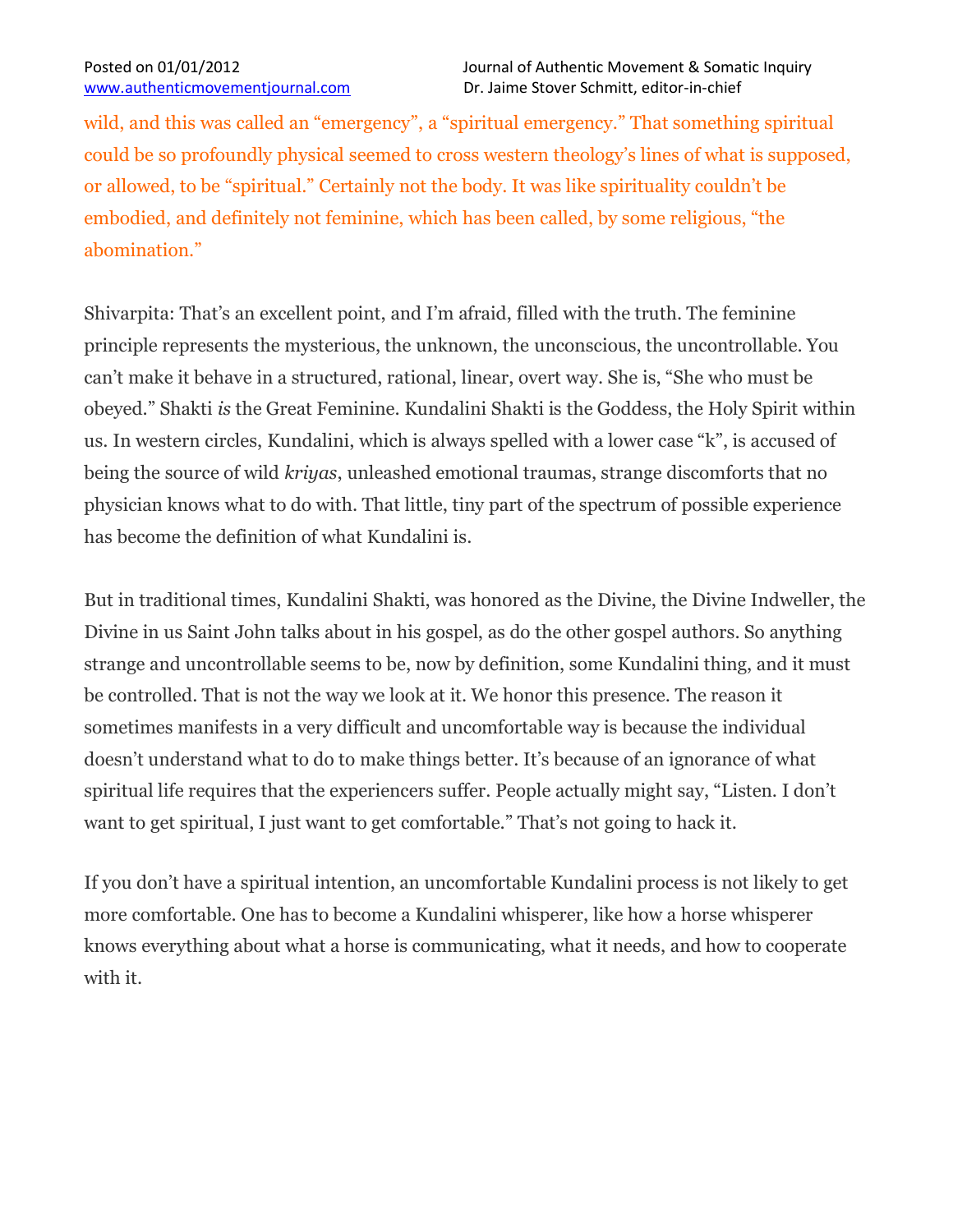

*Mount Kailash by Genevieve Schmitt*

Likewise, a spiritually aware person who really wants their spiritual life to improve, will listen to the whisperings of Kundalini Shakti. Sometimes she becomes so frustrated because we don't listen to her whisperings, She becomes very loud and starts to shout. The Puranic literature tells mythological stories about how spiritual life unfolds. Here, She is frantic to get out of wherever She is stuck to be able to go to the top of this sacred mountain to be one with her beloved. So she might get angry and even shake us, because She is desperate to become one with her beloved, Shiva, who resides at the pinnacle, or bindu, above the chakras—Mount Kailash.

So if she needs to shout at us, if She needs to shake us to get our attention so we will listen to what She needs, instead of just doing everything we want, She'll do that. That's a "spiritual emergency". I might call it a spiritual wake-up call. What your doin' isn't workin'. You got to change. But mostly people don't want to change unless they're forced to change. The formula seems to be, "When the pain of changing becomes less than the pain of staying the same, we will change. But sometimes only then." Sometimes we have to be pushed and dragged toward our spiritual transformation.

Now a lot of people are not just willfully going against the Divine imperative. They honestly don't understand, and don't know what to do to improve their spiritual process. And some people have tried many, many, many things, both sincerely and very ardently, and they may still have a few discomforts. But the main discomfort is their yearning for spiritual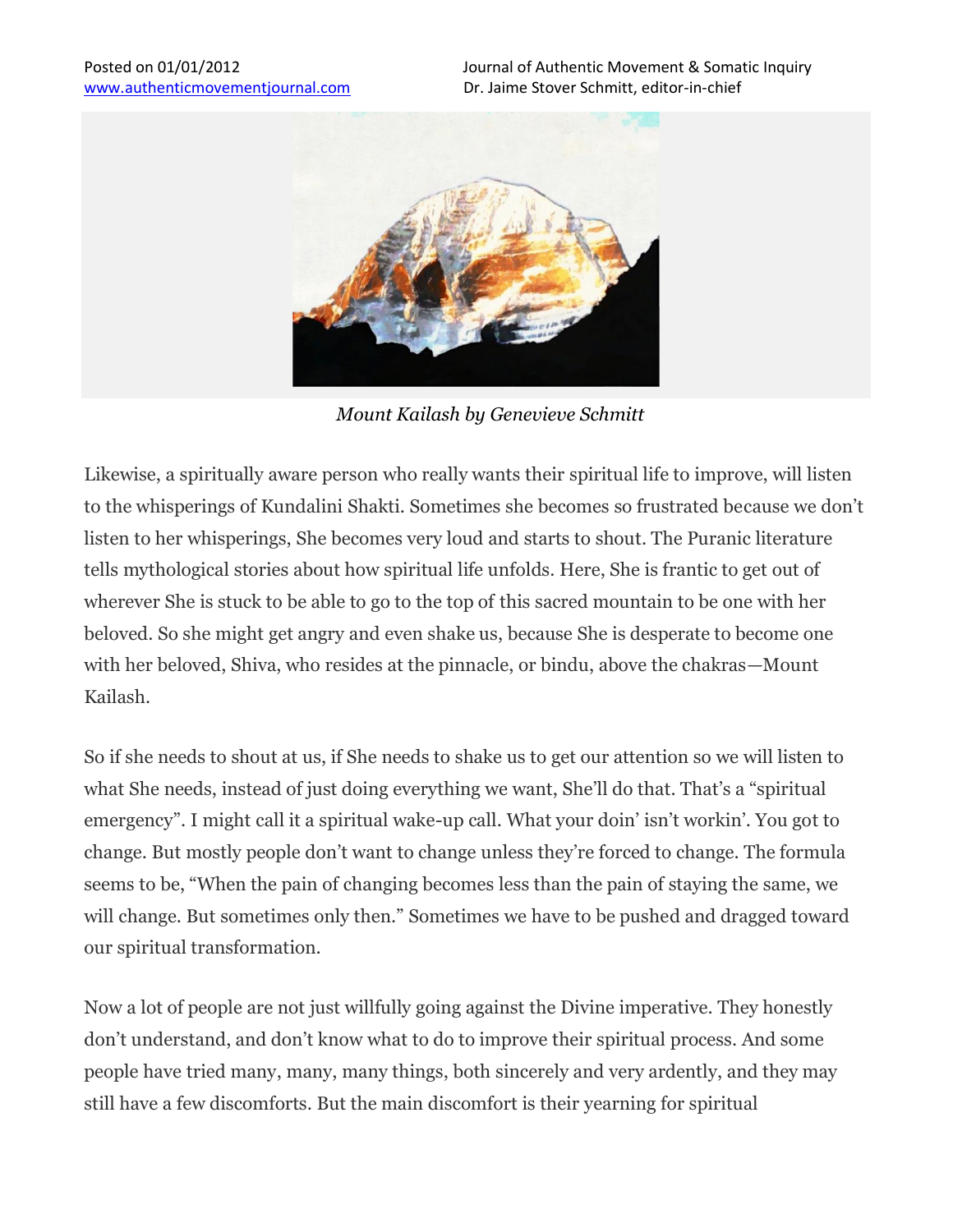advancement, or their dissatisfaction with their level of spiritual development. They become frustrated and start to feel hopeless in their disappointment. We really love to help people in that situation. We're not designed for people in an acute emergency who need strong intervention right now because of the dramatic depth of their suffering.

Sadly, there's a lot of misunderstanding out there. I've seen websites and books that will scare your socks off. I believe they are founded on distorted descriptions of some original information. The only solution to a spiritual dilemma is a spiritual solution. So the first order of business is to find some way to get a spiritual perspective on the whole seeking, or whole discomfort dilemma.



As far as the misunderstanding around lower-case kundalini and upper-case Kundalini Shakti—that is kundalini as a wild, aberrant, esoteric energy that might attack you at any moment, and you must protect yourself against at all costs, compared to Kundalini Shakti, the beautiful, benevolent, living Goddess of spiritual transformation within every human soul—the difficulty with defining kundalini lower case "k" as an aberrant, esoteric, wild energy is that it give some thing other than self to blame. The human psyche tends to limit our awareness of self, our contribution to any of our dilemmas, and what we can do in our own inner transformation to get through our misunderstandings and blocks, to advance through our own awareness, understanding, and effort. So if the problem is external, it means the solution has to be external.

I really believe most of our difficulties generate from our own psychological blocks and constructs. If we find a safe way to open up around those, we realize they're not necessary. They get themselves out of our way, and through our own effort we can really advance. We are then empowered by knowing there's something we can do. And we don't have to rely on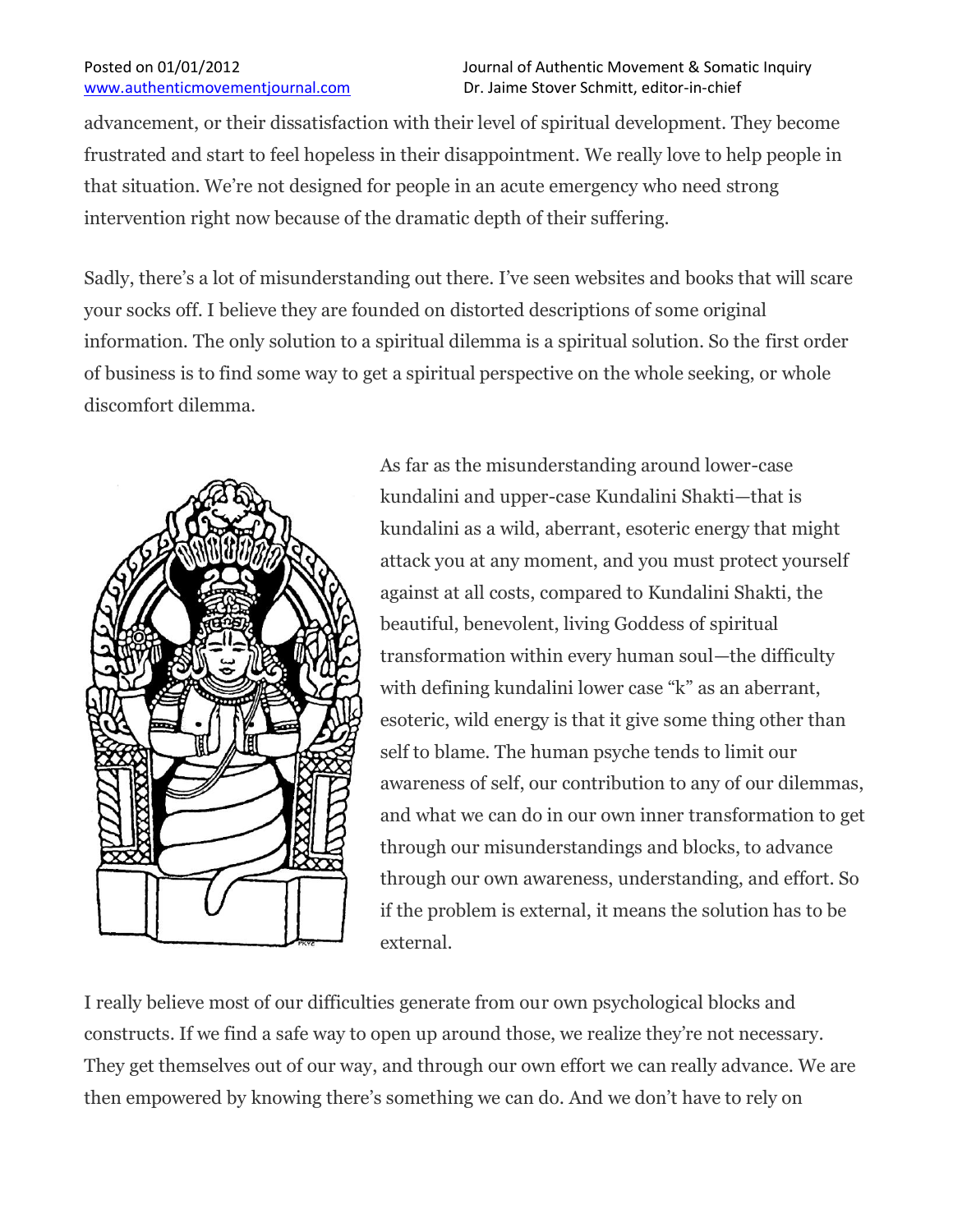chance, fate, some expert doing something to us, or on receiving some benevolent gift that some advanced being would bestow upon us.

Kundalini Vidya is a system that makes profound sense. It has its own logic. It is an inner spiritual science. It's not that I, as the retreat director, or Swamiji as a spiritually advanced sage, does anything to the practitioner. We just happen to know, through Kundalini Vidya (Traditional Kundalini Science), how to understand what kind of process a person is in spiritually, and what practices would be a good match for them. We use gentle poses, breathing patterns, contemplation, meditation, spiritual lifestyle, good nutrition, good rest, and good life situation, as much as you can make it so. And this tends to lead to a more stable, gentle experience of improvement of the process that's already there. We don't use any occult or dramatic, interventions. We use only gentle, safe, spiritual methods. Really, dramatic interventions tend to yield dramatic experiences that might turn into a spiritual emergency. We put a package together. We create a retreat environment where they can do practice in a safe, gentle way, based on time-tested, spiritual-based oral lineage-conveyed, traditional information and practices.

A lot of people who are seeking help with what may be called a "spiritual emergency" already have Kundalini process. So avoiding anything that has to do with Kundalini is not going to solve the dilemma. They already have Kundalini process; they just don't know it. They haven't identified it yet. I would advise anyone who is having great big Kundalini experiences to not seek help in a way that involves great big dramatic interventions. That's just a rule of thumb. We also don't use any kind of psychedelic or entheogenic substances. We consider those esoteric, and a bit of a wild card.

Likewise, the first step to any Twelve Step Program is to admit that the little me, "I" personality can't figure this out, and doesn't know what to do. But somewhere, somehow there is a power, an awareness, an understanding greater than myself that is benevolent, and can guide and help me to a better way of being in my life. That's the first step, I believe, of any spiritual selfimprovement program.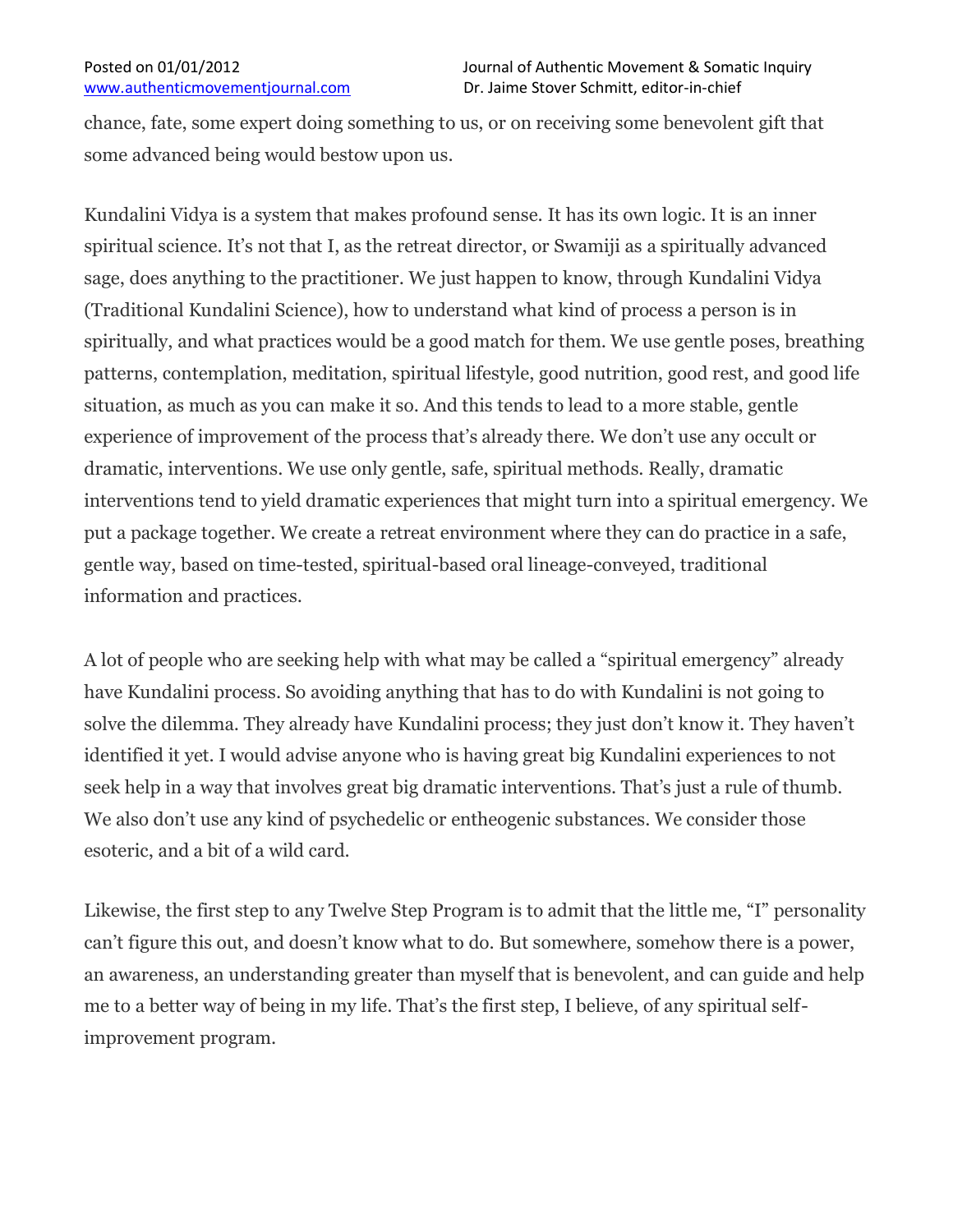You're not giving up critical thinking. You're not giving up saying, "let me investigate this. Let me query people about this. Let me read about it". You certainly want to do that. You certainly want to contemplate it in your heart, soul and mind, and let your own inner wisdom tell you whether you resonate with it or not, whether it seems worthy of more exploration or not, or whether it's just not your ballywick. And if not, then you go search elsewhere.

Jaime: Somatic inquiry is exploration of, and understanding derived from embodied experience, usually for the purpose of personal development. Would you consider Kundalini Vidya a form of somatic inquiry?

Shivarpita: In my understanding, somatic inquiry is an awareness of your presence in the moment, as you experience it on whatever levels come to you, the body being the most prominent, and then whatever, from a deeper level, also informs, envitalizes that embodied feeling of self.

In Kundalini Vidya, the awareness is truly towards the whole person on all levels. The Vedic philosophy and Yoga philosophy from which Kundalini Vidya emerged, sees the human being on a continuum, with the body being the most readily available. Then it goes to a level of breath and energy, then to a level of the thinking mind, then more of a discerning knowing level of mind, and then to a "beyond mind" experience—which is hard to describe—and then finally to the ultimate essence. So to me then, somatic inquiry would be, in a way, a statement from the Old Testament,"I am here, lord. I am here." And our distinct awareness of our existence in this instant is an awareness of self-on-all-levels, or on as many as we can consciously experience in that moment.

The gross physical body has many intricacies and refined functions that are not readily in our conscious awareness at first request. The physical actually goes to a very subtle level. And then we may ponder advanced physics—that light is both particle and wave—particle being physical, wave being energetic. Likewise the human being is physical at first glance, and energetic at a more subtle level.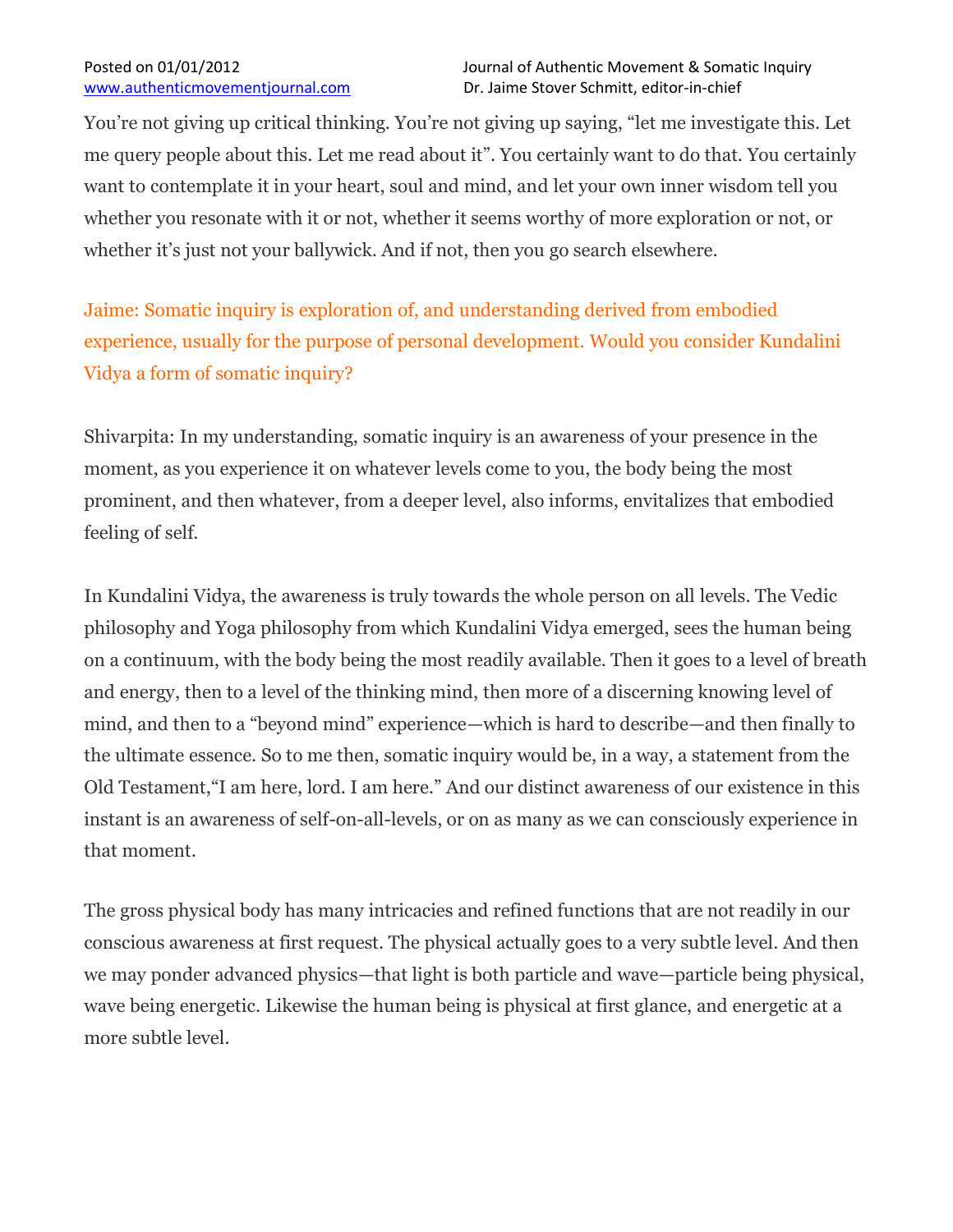This brings to my mind the meaning of the sound the breath makes as it is termed in Sanskrit. When we inhale, we make the sound, "ssssss" when we exhale "hhhmmm". It sounds like "so" as you inhale, "hum" as you exhale. And of course the mantra, "sohamsohamsoham, hamsa, hamsa, hamsa," is also a part of that depending on where you start. "Hamsa" in Sanskrit actually means light; I am light. Our breath is reminding us, with every inspiration and exhalation, that there is more to us even than the vitality that respiration brings to the organism. We are light. Many spiritual traditions would say, we are all animated sparks of divine light. So I believe Kundalini Vidya certainly honors somatic inquiry, and is a major way of becoming aware of a profound process, or potential, in us.

In the Yoga tradition, of course, *asanas* are one important practice for becoming more deeply in-tuned with ourselves physically, also with the autonomic nervous system, and specifically the parasympathetic nervous system. The deep level functioning of the autonomic nervous system is much like that twilight or gray realm where particle becomes wave and where physical becomes energetic. Yoga also has breathing practices that help us become more aware of that subtler energetic aspect of ourselves. Breath awareness is certainly a part of somatic awareness. When we are aware of our breathing, we often become more aware of what's going on in mind. The Buddha had two great spiritual practices: (1) be aware of the breathing, and (2) be aware of, or watch the mind.



*Grace Cathedral, photo by J.S. Schmitt*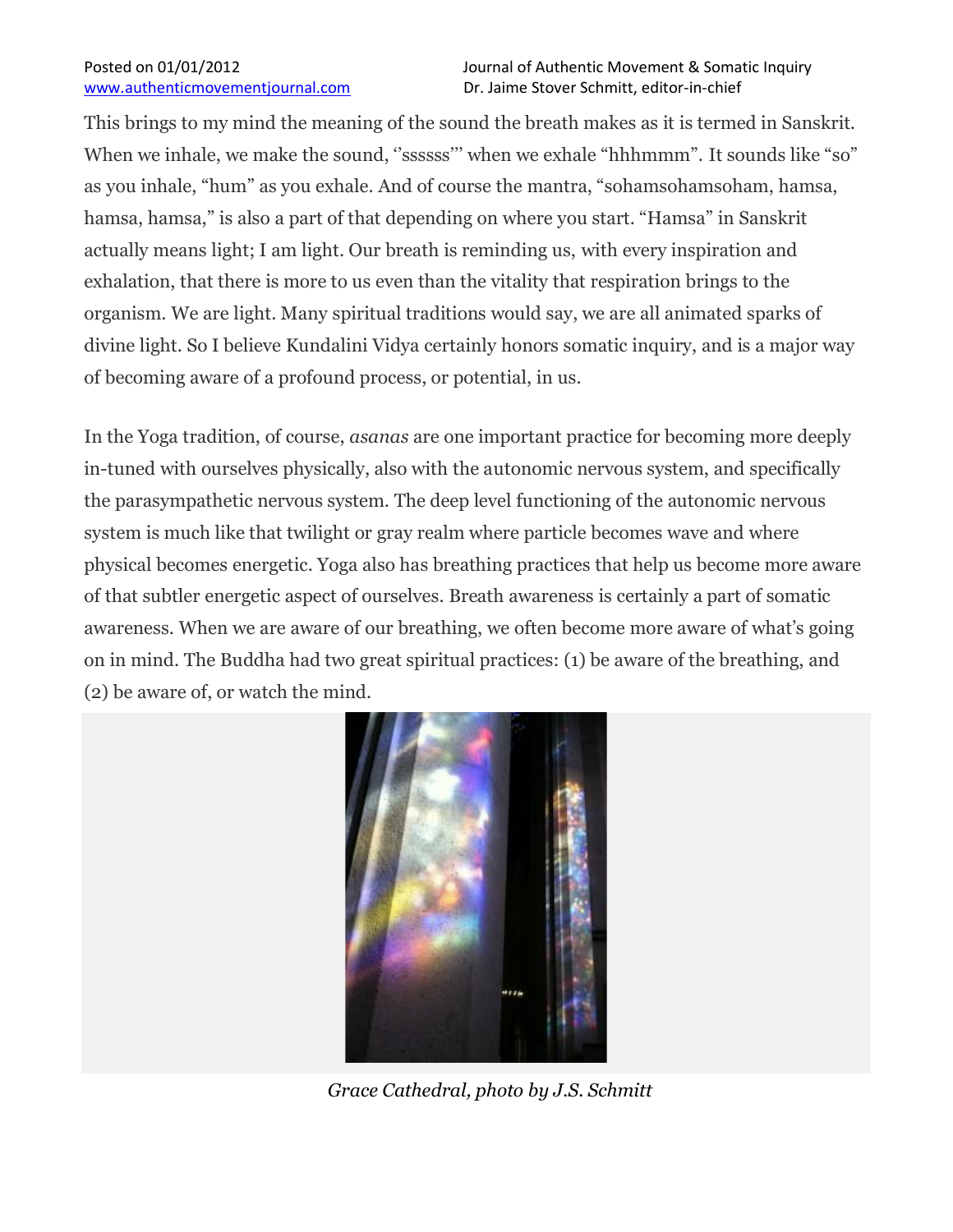I remember from my own childhood, being raised in a religious tradition, that we were encouraged to have long periods of stillness. You can imagine for a little child, especially one as antsy as I was, to have the expectation to "be still, and focus the mind in prayer with an uplifting emotion of devotion." What comes forward is that the breathing is then kept to calming down the body and the mind so you can focus in prayerful awareness. We know from modern research that breath patterns are directly correlated to emotions. There's a specific breathing pattern for anger, for depression, for anxiety, and for peaceful awareness. So to my way of experiencing, it's not just, "be aware of the body, be aware of the breath, be aware of the mind". Each level of awareness opens the way for a deeper awareness to come forward.

We don't know where all this will lead when we begin just being aware of the body. In my psychological training back in the 70s, cognitive behaviorism was the reigning paradigm. But there was also a very big movement for humanistic psychology. Some of the gestalt awareness exercises asked, "Where do you feel that emotion?" One would turn inward and say, "It's in my gut." "Where in your gut? What is the quality of that experience?" Words would come forth to describe it more specifically, and then the feeling would come more into awareness. It's all arising on a continuum from body to wherever that ultimate subtle-most awareness is.

\* \* \* \* \* \* \* \* \* \* \* \* \* \* \* \* \* \* \* \* \* \* \* \* \* \* \* \* \* \* \* \* \* \* \* \* \* \* \* \* \* \* \* \* \* \* \* \* \* \* \* \* \*



**Bri. Joan Shivarpita Harrigan, Ph.D.** has practiced, studied, and taught Raja yoga and Advaita Vedanta for almost thirty years and has been tutored in Traditional Kundalini Science since being initiated as a brahmacharini (monastic) in the Shankaracharya tradition in 1987. She is the designated successor in the lineage of Traditional Kundalini Science specialists represented by Swami Chandrasekharanand

Saraswati, and is the author of *Kundalini Vidya, The Science of Spiritual Transformation*. Her doctoral dissertation investigated the effects of Hatha Yoga asanas and diaphragmatic breath awareness on stress.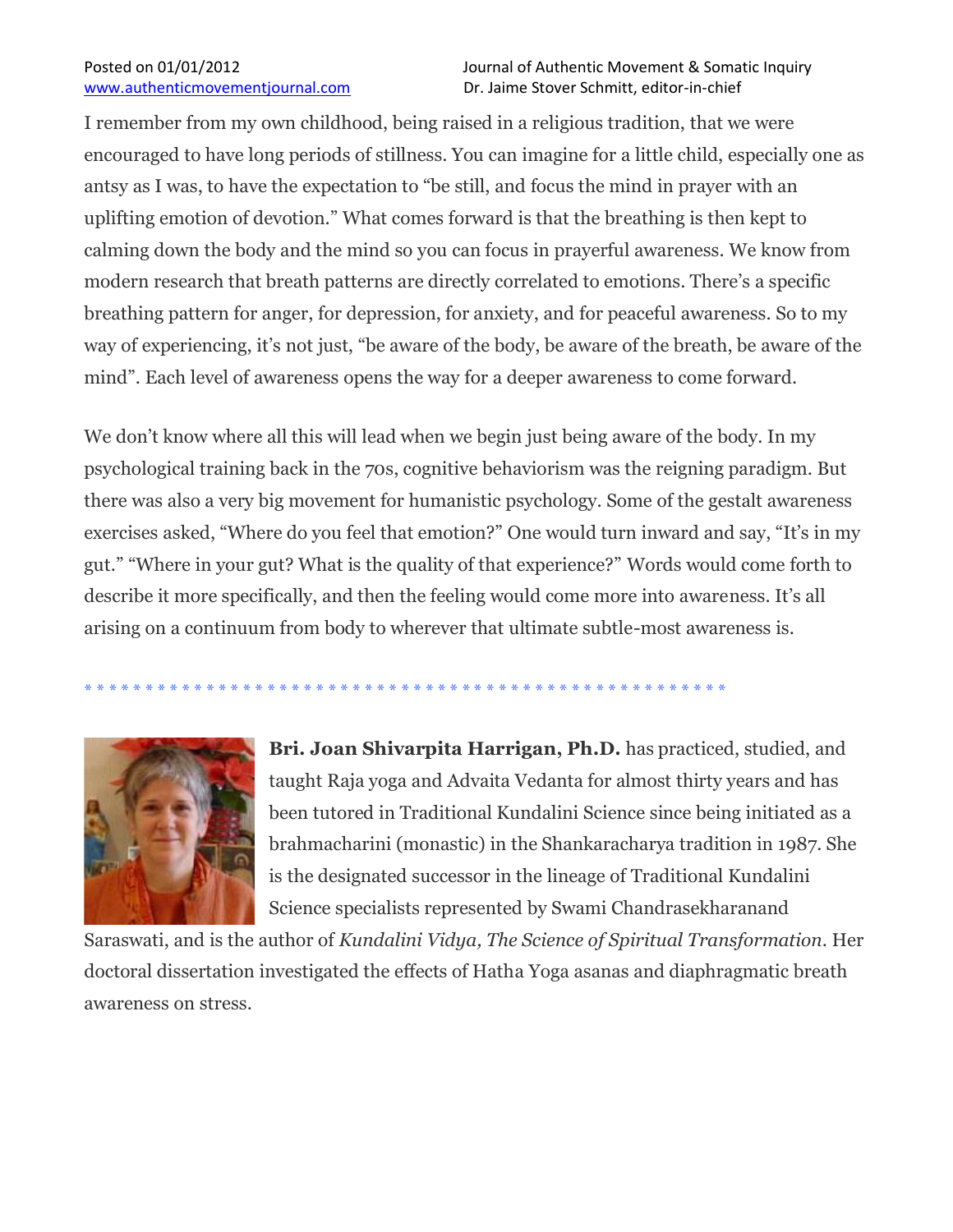

Ordained a monk in the Adi Shankaracharya order in India in 1956, **Swami Chandrasekharanand Saraswati** has over fifty years' experience researching the teachings and methods for guiding Kundalini process. He supplemented his special instruction in oral tradition commentaries with intensive scripture study and by gathering spiritual methods throughout India. Versed in Raja yoga, Advaita Vedanta,

Ayurveda, and Sanskrit and Tamil texts, Swamiji is the living representative authorized by a lineage of Kundalini specialists with an intact oral tradition over five hundred years old and an ageless inner tradition. A repository of spiritual knowledge both ancient and modern, his outlook is universal and practical. Swamiji resides in Rishikesh, India.



**Patanjali Kundalini Yoga Care** is a spiritual direction service that offers individual guidance for qualified spiritual seekers of all spiritual traditions to help them effectively support their Kundalini process. Bri. Shivarpita Chaitanya (Joan S. Harrigan, Ph.D.) is the director of PKYC-USA, and Swami

Chandrasekharanand Saraswati of Rishikesh, India, is her spiritual guide and director of PKYC-India. Spiritual science is a sacred, complex, and not generally understood topic that has been systematically studied, refined, and preserved in the mystical teachings of the sacred traditions of the world. Because Kundalini Shakti, the Divine within, by whatever name, is the essential common factor operant in all spiritual experiences, the study of Kundalini is the study of spirituality itself.

*Illustrations graciously provided by Patanjali Kundalini Yoga Care, Joan S. Harrigan, © 2012, unless otherwise noted above.*